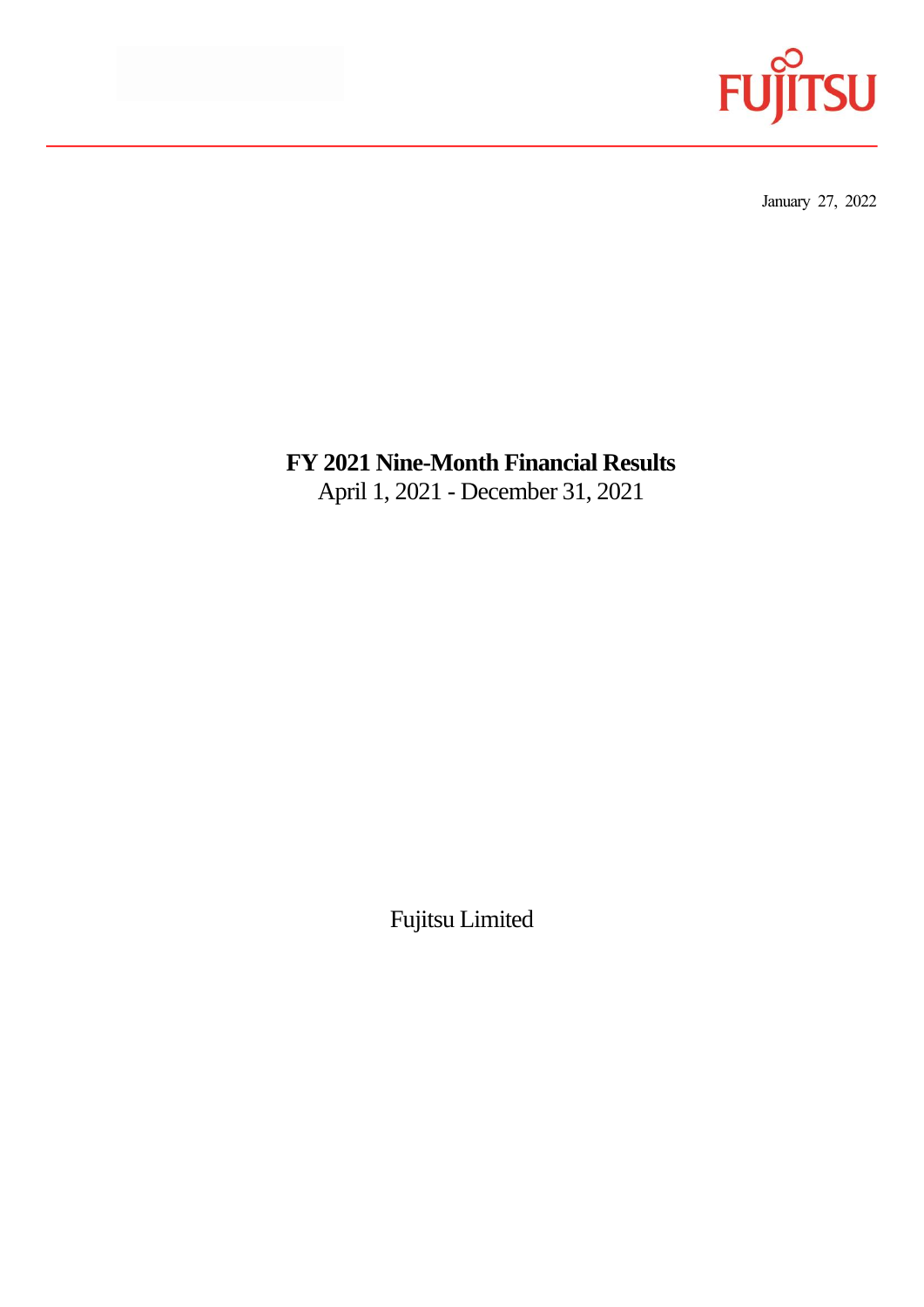#### Consolidated Financial Results for the Nine months Ended December 31, 2021

[Prepared on the basis of International Financial Reporting Standards]

| January 27, 2022                                       |
|--------------------------------------------------------|
| <b>Fujitsu Limited</b>                                 |
| Tokyo, Nagoya                                          |
| 6702                                                   |
| https://www.fujitsu.com/global/                        |
| Takahito Tokita, President and Representative Director |
| Kunihiko Nomoto,                                       |
| Head of Public and Investor Relations Division         |
| Tel. +81 3 6252 2175                                   |
| February 3, 2022                                       |
| ۰                                                      |
| <b>Yes</b>                                             |
| Yes (for media and analysts)                           |
|                                                        |

1. Consolidated Results for the Nine months Ended December 31, 2021

(Monetary amounts are rounded to the nearest million yen.)

(1) Consolidated financial results

(The percentage figures represent the percentage of increase or decrease against the same period of the previous year.)

|                                           |           |               |                  |               |                      |               |                       | (Millions of yen) |
|-------------------------------------------|-----------|---------------|------------------|---------------|----------------------|---------------|-----------------------|-------------------|
|                                           |           | Revenue       | Operating profit |               | Profit before income |               | Profit for the period |                   |
|                                           |           | Change $(\%)$ |                  | Change $(\%)$ | taxes                | Change $(\%)$ |                       | Change (%)        |
| 9 Months FY 2021<br>$(4/1/21 - 12/31/21)$ | 2,543,537 | 0.7           | 146.668          | $-5.8$        | 158,422              | $-3.4$        | 147.255               | 21.3              |
| 9 Months FY 2020<br>$(4/1/20-12/31/20)$   | 2,526,200 | $-8.2$        | 155.740          | 28.2          | 164.080              | 21.9          | 121.419               | 22.8              |

 $(ML)$ lions of  $y$ 

|                                           |                            |               | Profit for the period attributable Total comprehensive income for |               |  |
|-------------------------------------------|----------------------------|---------------|-------------------------------------------------------------------|---------------|--|
|                                           | to owners of<br>the parent | Change $(\%)$ | the period                                                        | Change $(\%)$ |  |
| 9 Months FY 2021<br>$(4/1/21 - 12/31/21)$ | 124,283                    | 8.6           | 180,582                                                           | 27.5          |  |
| 9 Months FY 2020<br>$(4/1/20-12/31/20)$   | 114,398                    | 14.5          | 141,624                                                           | 31.4          |  |

|                                           |        | (Yen)              |
|-------------------------------------------|--------|--------------------|
|                                           |        | Earnings per share |
|                                           | Basic  | Diluted            |
| 9 Months FY 2021<br>$(4/1/21 - 12/31/21)$ | 627.51 | 626.81             |
| 9 Months FY 2020                          | 571.25 | 570.83             |
| $(4/1/20 - 12/31/20)$                     |        |                    |

(2) Consolidated financial position

| (TVITHIOITS OF YELL) |              |              |                 |                 |  |
|----------------------|--------------|--------------|-----------------|-----------------|--|
|                      |              |              | Equity          | Equity          |  |
|                      | Total assets | Total equity | attributable to | attributable to |  |
|                      |              |              | owners of the   | owners of the   |  |
|                      |              |              | parent          | parent ratio    |  |
| December 31,<br>2021 | 3,115,599    | 1,642,426    | 1,525,545       | 49.0%           |  |
| March 31, 2021       | 3,190,206    | 1,546,905    | 1,450,139       | 45.5%           |  |

2. Dividends per Share (Ordinary Shares)

|                  |        |                     |          | (Yen)     |
|------------------|--------|---------------------|----------|-----------|
|                  |        | Dividends per share |          |           |
|                  |        |                     | Year-end | Full year |
| FY2020           | 100.00 |                     | 100.00   | 200.00    |
| FY2021           | 110.00 |                     |          |           |
| FY2021(Forecast) |        |                     | 110.00   | 220.00    |

Note: Revision of the latest dividends forecast: None

#### 3. Consolidated Earnings Forecast for FY2021

(The percentage figures represent the percentage of increase or decrease against the previous year.)

(Millions of yen, except per share data)

|        |           | Revenue       | Operating profit |               | Profit for the year attributable |               | Basic                 |
|--------|-----------|---------------|------------------|---------------|----------------------------------|---------------|-----------------------|
|        |           | Change $(\%)$ |                  | Change $(\%)$ | to owners of<br>the parent       | Change $(\%)$ | earnings per<br>share |
| FY2021 | 3,630,000 | .             | 275,000          | 3.3           | 205,000                          | 1.1           | 1,036.49              |

Note: Revision of the latest consolidated earnings forecast: None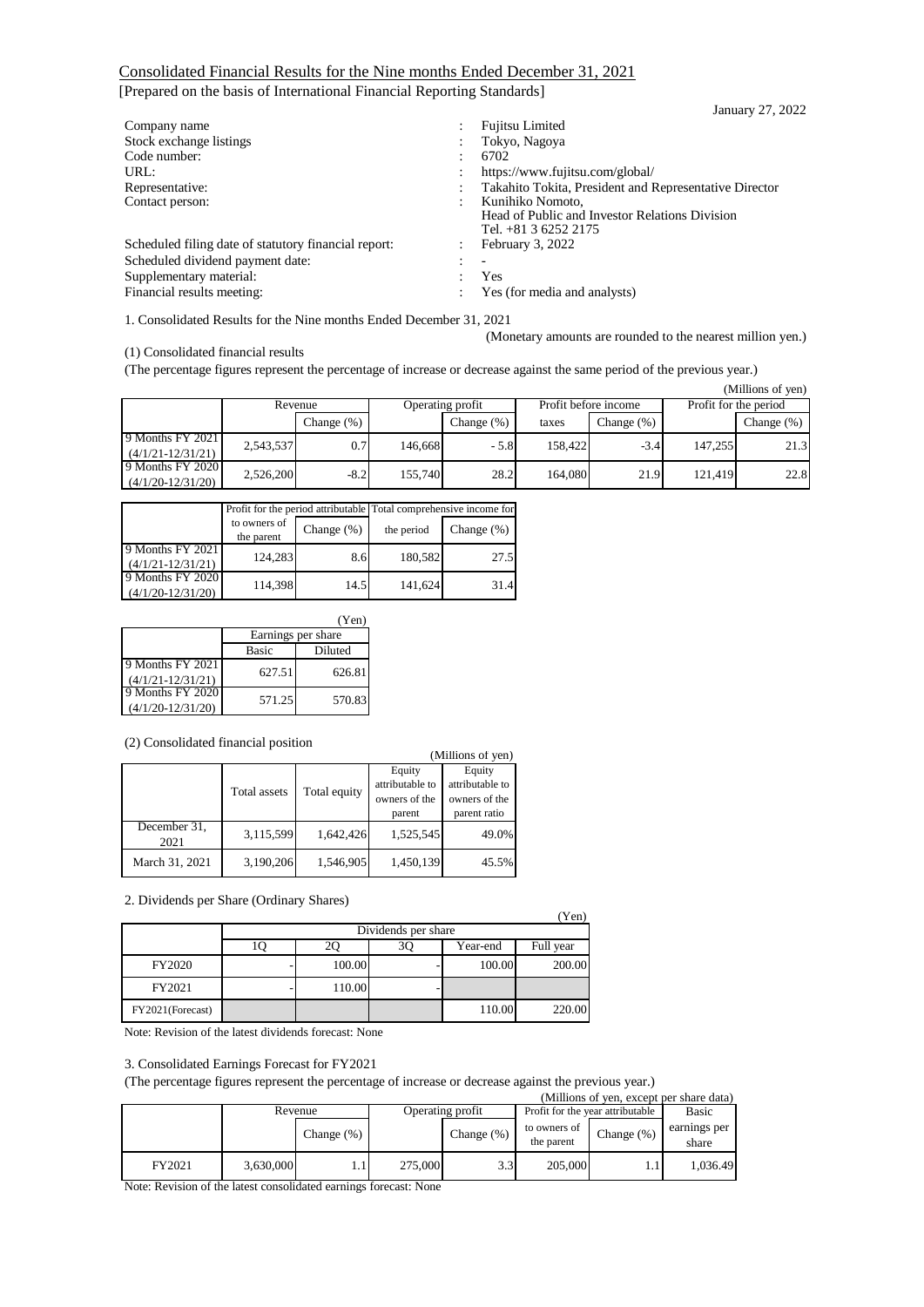4. Other Information

(1) Significant changes to subsidiaries in the current reporting period

- (Changes to specified subsidiaries resulting from changes in scope of consolidation): No
- (2) Changes in accounting policies and accounting estimates
	- 1. Changes in accounting policies required by IFRS: None
	- 2. Changes arising from factors other than 1: None
	- 3. Changes in accounting estimates: None

| 1. Number of issued shares  | As of December 31, 2021 | 207,001,821 |  |  |
|-----------------------------|-------------------------|-------------|--|--|
| at end of period            | As of March 31, 2021    | 207,001,821 |  |  |
| 2. Treasury stock held      | As of December 31, 2021 | 10,044,094  |  |  |
| at end of period            | As of March 31, 2021    | 8,002,339   |  |  |
| 3. Average number of shares | 9 Months FY 2021        | 198,058,442 |  |  |
| during period               | 9 Months FY 2020        | 200,260,395 |  |  |

Notes

1. This financial report is not subject to quarterly review

2. Precautions on usage of earnings projections

These materials may contain forward-looking statements that are based on management's current information, views and assumptions and involve known and unknown risks and uncertainties that could cause actual results, performance or events to differ materially from those expressed or implied in such statements. Actual results may differ materially from those projected or implied in the forward-looking statements due to, without limitation, the following factors listed below.

- General economic and market conditions in key markets

- (Particularly in Japan,Europe,NorthAmerica, Oceania, andAsia, including China)
- Fluctuations in exchange rates or interest rates
- Fluctuations in capital markets
- -Intensifying price competition
- Changes in market positioning due to competition in R&D
- Changes in the environment for the procurement of parts and components
- Changes in competitive relationships due to collaborations, alliances and technical provisions
- Risks related to public regulations, public policy and tax matters
- Risks related to product or services defects
- Potential emergence of unprofitable projects
- Risks related to R&D investments, capital expenditures, business acquisitions, business restructuring, etc.
- Risks related to natural disasters and unforeseen events

- Changes in accounting policies

For information regarding the assumptions used to prepare these projections, please refer to the supplemental explanation materials (Presentation Material).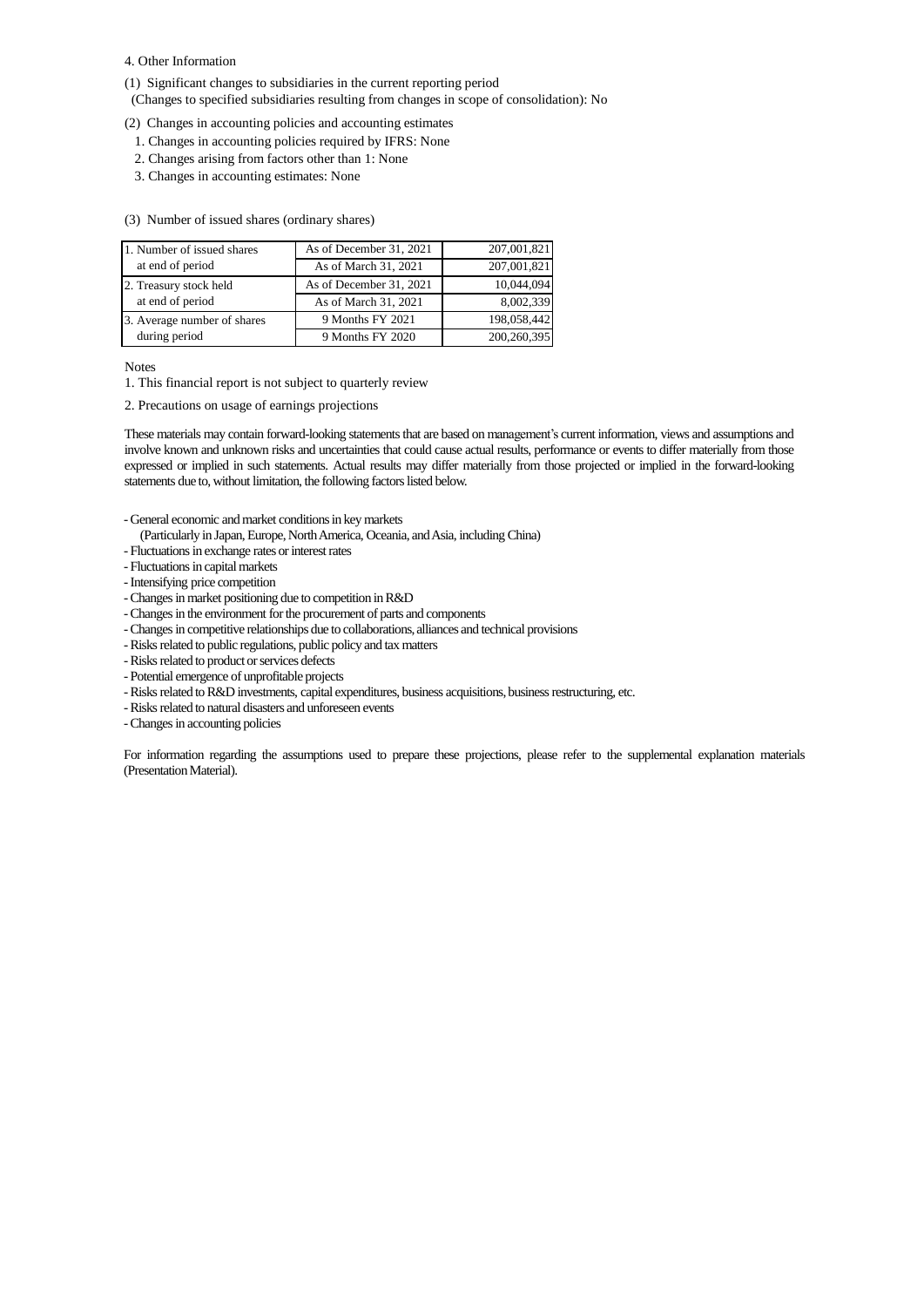## **Financial Tables**

## **1. Condensed Consolidated Statement of Financial Position**

|                                                                |                        | (Millions of yen)         |
|----------------------------------------------------------------|------------------------|---------------------------|
|                                                                | FY2020<br><b>Notes</b> | 3Q FY2021                 |
|                                                                | (As of March 31, 2021) | (As of December 31, 2021) |
| <i>Assets</i>                                                  |                        |                           |
| Current assets                                                 |                        |                           |
| Cash and cash equivalents                                      | 481,832                | 427,654                   |
| Trade receivables                                              | 859,930                | 537,339                   |
| Other receivables                                              | 48,769                 | 72,098                    |
| <b>Inventories</b>                                             | 237,013                | 336,647                   |
| Others                                                         | 233,333                | 379,210                   |
| Subtotal                                                       | 1,860,877              | 1,752,948                 |
| Assets held for sale                                           | 12,215                 | 3,441                     |
| Total current assets                                           | 1,873,092              | 1,756,389                 |
| Non-current assets                                             |                        |                           |
| Property, plant and equipment, net of accumulated depreciation | 569,593                | 575,940                   |
| Goodwill                                                       | 41,239                 | 41,614                    |
| Intangible assets                                              | 120,459                | 129,349                   |
| Investments accounted for using the equity method              | 154,396                | 159,283                   |
| Other investments                                              | 176,891                | 173,049                   |
| Deferred tax assets                                            | 76,661                 | 81,956                    |
| Others                                                         | 177,875                | 198,019                   |
| Total non-current assets                                       | 1,317,114              | 1,359,210                 |
| <b>Total assets</b>                                            | 3,190,206              | 3,115,599                 |
| Liabilities and equity                                         |                        |                           |
| <b>Liabilities</b>                                             |                        |                           |
| <b>Current liabilities</b>                                     |                        |                           |
| Trade payables                                                 | 468,139                | 441,098                   |
| Other payables                                                 | 358,425                | 278,024                   |
| Short-term borrowings, current portion of long-term debt       |                        |                           |
| and lease obligations                                          | 174,268                | 158,577                   |
| Accrued income taxes                                           | 32,183                 | 23,856                    |
| Provisions                                                     | 60,680                 | 39,213                    |
| <b>Others</b>                                                  | 194,757                | 217,163                   |
| Subtotal                                                       | 1,288,452              | 1,157,931                 |
| Liabilities directly associated with assets held for sale      | 1,045                  |                           |
| Total current liabilities                                      | 1,289,497              | 1,157,931                 |
| Non-current liabilities                                        |                        |                           |
| Long-term debt and lease obligations                           | 142,057                | 134,342                   |
| Retirement benefit liabilities                                 | 149,994                | 117,663                   |
| Provisions                                                     | 26,615                 | 22,320                    |
| Deferred tax liabilities                                       | 8,451                  | 15,173                    |
| Others                                                         | 26,687                 | 25,744                    |
| Total non-current liabilities                                  | 353,804                | 315,242                   |
| <b>Total liabilities</b>                                       | 1,643,301              | 1,473,173                 |
| <b>Equity</b>                                                  |                        |                           |
| Share capital                                                  | 324,625                | 324,625                   |
| Capital surplus                                                | 241,254                | 243,932                   |
| Treasury stock, at cost                                        | $-79,495$              | $-120,592$                |
| Retained earnings                                              | 909,139                | 1,023,576                 |
| Other components of equity                                     | 54,616                 | 54,004                    |
| Total equity attributable to owners of the parent              | 1,450,139              | 1,525,545                 |
| Non-controlling interests                                      | 96,766                 | 116,881                   |
| <b>Total equity</b>                                            | 1,546,905              | 1,642,426                 |
| <b>Total liabilities and equity</b>                            |                        |                           |
|                                                                | 3,190,206              | 3,115,599                 |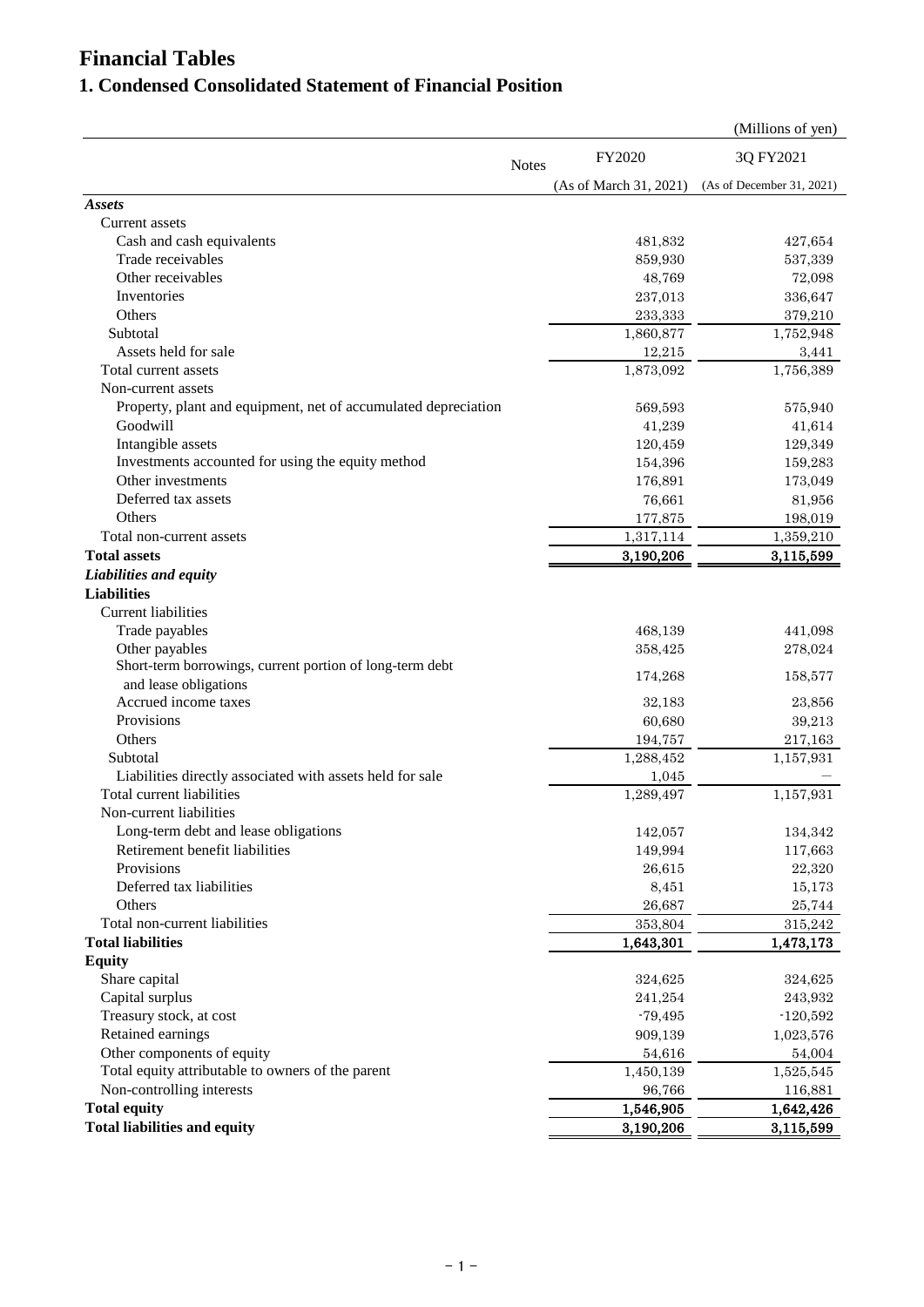### **2.Condensed Consolidated Statement of Profit or Loss and Condensed Consolidated Statement of Comprehensive Income**

| [Nine Months Condensed Consolidated Statement of Profit or Loss]                            |              |                                                                        | (Millions of yen, except per share data)                                                     |
|---------------------------------------------------------------------------------------------|--------------|------------------------------------------------------------------------|----------------------------------------------------------------------------------------------|
|                                                                                             |              | 9 Months FY2020                                                        | 9 Months FY2021                                                                              |
|                                                                                             | <b>Notes</b> | (For the nine months                                                   | (For the nine months)                                                                        |
|                                                                                             |              | ended December 31,                                                     | ended December 31,                                                                           |
|                                                                                             |              | 2020)                                                                  | 2021)                                                                                        |
| <b>Revenue</b>                                                                              |              | 2,526,200                                                              | 2,543,537                                                                                    |
| Cost of sales                                                                               |              | $-1,785,347$                                                           | $-1,774,451$                                                                                 |
| Gross profit                                                                                |              | 740,853                                                                | 769,086                                                                                      |
| Selling, general and administrative expenses                                                |              | $-612,114$                                                             | $-641,451$                                                                                   |
| Other income                                                                                |              | 39,464                                                                 | 31,152                                                                                       |
| Other expenses                                                                              |              | $-12,463$                                                              | $-12,119$                                                                                    |
| <b>Operating profit</b>                                                                     |              | 155,740                                                                | 146,668                                                                                      |
| Financial income                                                                            |              | 4,633                                                                  | 5,528                                                                                        |
| Financial expenses                                                                          |              | $-2,990$                                                               | $-3,067$                                                                                     |
| Income from investments accounted for using the equity method, net                          |              | 6,697                                                                  | 9,293                                                                                        |
| Profit for the period before income taxes                                                   |              | 164,080                                                                | 158,422                                                                                      |
| Income tax expenses                                                                         |              | $-42,661$                                                              | $-11,167$                                                                                    |
| Profit for the period                                                                       |              | 121,419                                                                | 147,255                                                                                      |
| Profit for the period attributable to:                                                      |              |                                                                        |                                                                                              |
| Owners of the parent                                                                        |              | 114,398                                                                | 124,283                                                                                      |
| Non-controlling interests                                                                   |              | 7,021                                                                  | 22,972                                                                                       |
| Total                                                                                       |              | 121,419                                                                | 147,255                                                                                      |
| Earning per share                                                                           |              |                                                                        |                                                                                              |
| Basic earnings per share (Yen)                                                              |              | 571.25                                                                 | 627.51                                                                                       |
| Diluted earnings per share (Yen)                                                            |              | 570.83                                                                 | 626.81                                                                                       |
| [Nine Months Condensed Consolidated Statement of Comprehensive Income]                      | <b>Notes</b> | 9 Months FY2020<br>(For the nine months<br>ended December 31,<br>2020) | (Millions of yen)<br>9 Months FY2021<br>(For the nine months)<br>ended December 31,<br>2021) |
| Profit for the period                                                                       |              | 121,419                                                                | 147,255                                                                                      |
| Other comprehensive income                                                                  |              |                                                                        |                                                                                              |
| Items that will not be reclassified to profit or loss                                       |              |                                                                        |                                                                                              |
| Financial assets measured at fair value through other                                       |              |                                                                        |                                                                                              |
| comprehensive income                                                                        |              | 26,212                                                                 | 120                                                                                          |
| Remeasurement of defined benefit plans                                                      |              | $-15,324$                                                              | 26,997                                                                                       |
| Share of other comprehensive income of investments<br>accounted for using the equity method |              | 190                                                                    | $-49$                                                                                        |
| Items that may be reclassified subsequently to profit or loss                               |              | 11,078                                                                 | 27,068                                                                                       |
| Foreign currency translation adjustments                                                    |              | 7,530                                                                  | 5,616                                                                                        |
| Cash flow hedges                                                                            |              | $-21$                                                                  | 186                                                                                          |
| Share of other comprehensive income of investments                                          |              |                                                                        |                                                                                              |
| accounted for using the equity method                                                       |              | 1,618                                                                  | 457                                                                                          |
|                                                                                             |              | 9,127                                                                  | 6,259                                                                                        |
| Total other comprehensive income for the period,<br>net of taxes                            |              | 20,205                                                                 | 33,327                                                                                       |
| Total comprehensive income for the period                                                   |              | 141,624                                                                | 180,582                                                                                      |
| Total comprehensive income attributable to:                                                 |              |                                                                        |                                                                                              |
| Owners of the parent                                                                        |              |                                                                        |                                                                                              |
|                                                                                             |              |                                                                        |                                                                                              |
|                                                                                             |              | 134,255                                                                | 156,954                                                                                      |
| Non-controlling interests<br>Total                                                          |              | 7,369<br>141,624                                                       | 23,628<br>180,582                                                                            |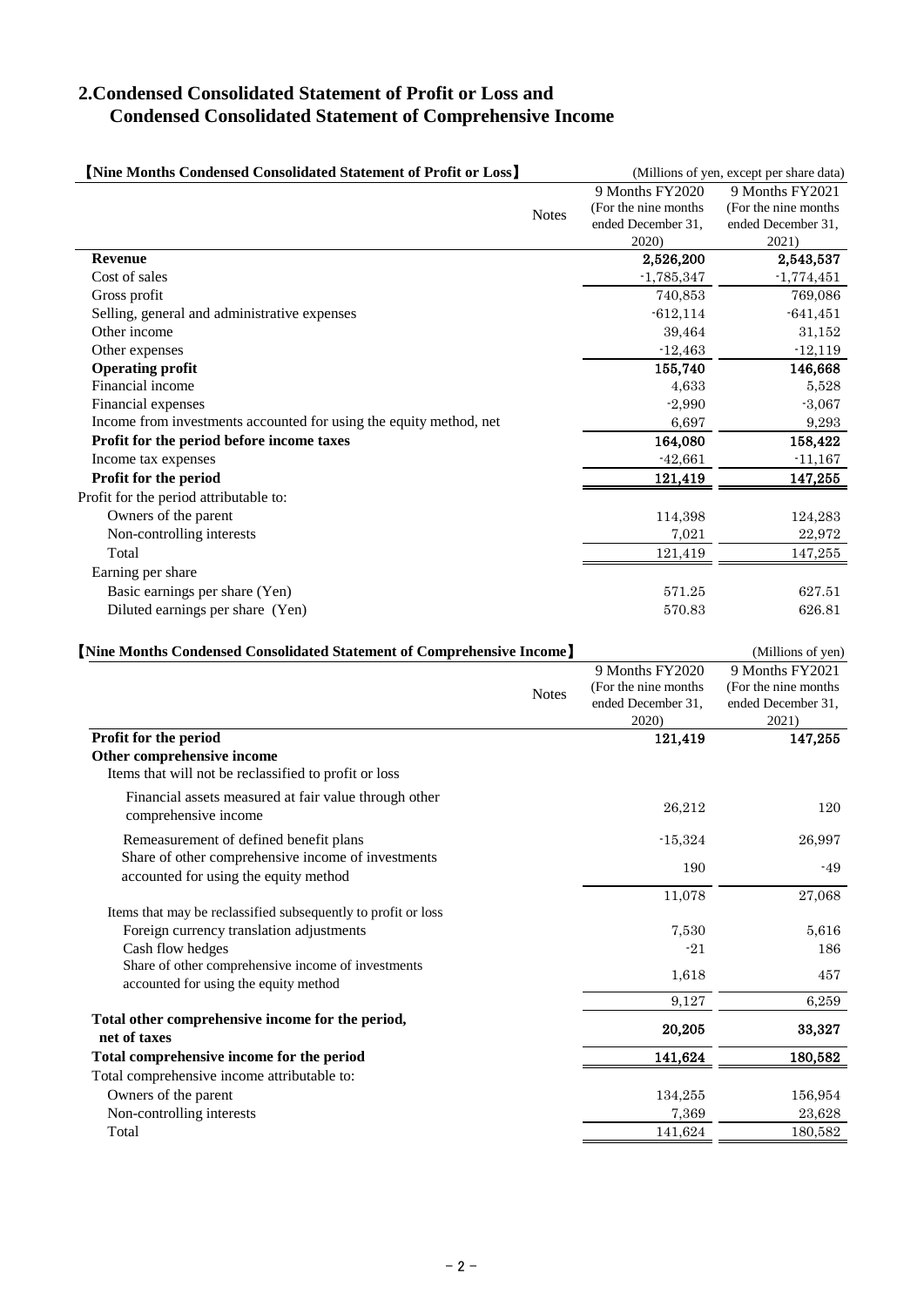| <b>[Third-Quarter Condensed Consolidated Statement of Profit or Loss]</b>                                    |              |                                                                  | (Millions of yen, except per share data)                         |
|--------------------------------------------------------------------------------------------------------------|--------------|------------------------------------------------------------------|------------------------------------------------------------------|
|                                                                                                              | <b>Notes</b> | 3Q FY2020<br>(For the three-month<br>ended December 31,<br>2020) | 3Q FY2021<br>(For the three-month<br>ended December 31,<br>2021) |
| <b>Revenue</b>                                                                                               |              | 894,363                                                          | 880,526                                                          |
| Cost of sales                                                                                                |              | $-626,244$                                                       | $-614,776$                                                       |
| Gross profit                                                                                                 |              | 268,119                                                          | 265,750                                                          |
| Selling, general and administrative expenses                                                                 |              | $-204,100$                                                       | $-211,588$                                                       |
| Other income                                                                                                 |              | 31,915                                                           | 15,927                                                           |
| Other expenses                                                                                               |              | $-2,442$                                                         | $-4,904$                                                         |
| <b>Operating profit</b>                                                                                      |              | 93,492                                                           | 65,185                                                           |
| Financial income                                                                                             |              | 1,227                                                            | 1,640                                                            |
| Financial expenses                                                                                           |              | $-1,517$                                                         | $-719$                                                           |
| Income from investments accounted for using the equity method, net                                           |              | 2,860                                                            | 2,804                                                            |
| Profit for the period before income taxes                                                                    |              | 96,062                                                           | 68,910                                                           |
| Income tax expenses                                                                                          |              | $-24,840$                                                        | 11,301                                                           |
| Profit for the period                                                                                        |              | 71,222                                                           | 80,211                                                           |
| Profit for the period attributable to:                                                                       |              |                                                                  |                                                                  |
| Owners of the parent                                                                                         |              | 67,270                                                           | 71,344                                                           |
| Non-controlling interests                                                                                    |              | 3,952                                                            | 8,867                                                            |
| Total                                                                                                        |              | 71,222                                                           | 80,211                                                           |
| Earning per share                                                                                            |              |                                                                  |                                                                  |
| Basic earnings per share (Yen)                                                                               |              | 335.89                                                           | 361.60                                                           |
| Diluted earnings per share (Yen)                                                                             |              | 335.66                                                           | 361.26                                                           |
| <b>[Third-Quarter Condensed Consolidated Statement of Comprehensive Income]</b>                              |              |                                                                  | (Millions of yen)                                                |
|                                                                                                              | <b>Notes</b> | 3Q FY2020<br>(For the three-month<br>ended December 31,<br>2020) | 3Q FY2021<br>(For the three-month<br>ended December 31,<br>2021) |
| Profit for the period<br>Other comprehensive income<br>Items that will not be reclassified to profit or loss |              | 71,222                                                           | 80,211                                                           |
| Financial assets measured at fair value through other<br>comprehensive income                                |              | 13,113                                                           | $-3,953$                                                         |
| Remeasurement of defined benefit plans<br>Share of other comprehensive income of investments                 |              | 9,001                                                            | 19,830                                                           |
| accounted for using the equity method                                                                        |              | 78                                                               | $-91$                                                            |
|                                                                                                              |              | 22,192                                                           | 15,786                                                           |
| Items that may be reclassified subsequently to profit or loss                                                |              |                                                                  |                                                                  |
| Foreign currency translation adjustments                                                                     |              | 3,143                                                            | 7,649                                                            |
| Cash flow hedges<br>Share of other comprehensive income of investments                                       |              | 805                                                              | 132<br>866                                                       |
| accounted for using the equity method                                                                        |              | 3,948                                                            | 8,647                                                            |
|                                                                                                              |              |                                                                  |                                                                  |

26,140 24,433 Total comprehensive income for the period and the set of the period of the period of the set of the period of the set of the period of the set of the set of the set of the set of the set of the set of the set of the set of Total comprehensive income attributable to: Owners of the parent 93,238 95,250 Non-controlling interests 4,124 9,394 Total 97,362 104,644 **Total other comprehensive income for the period, net of taxes**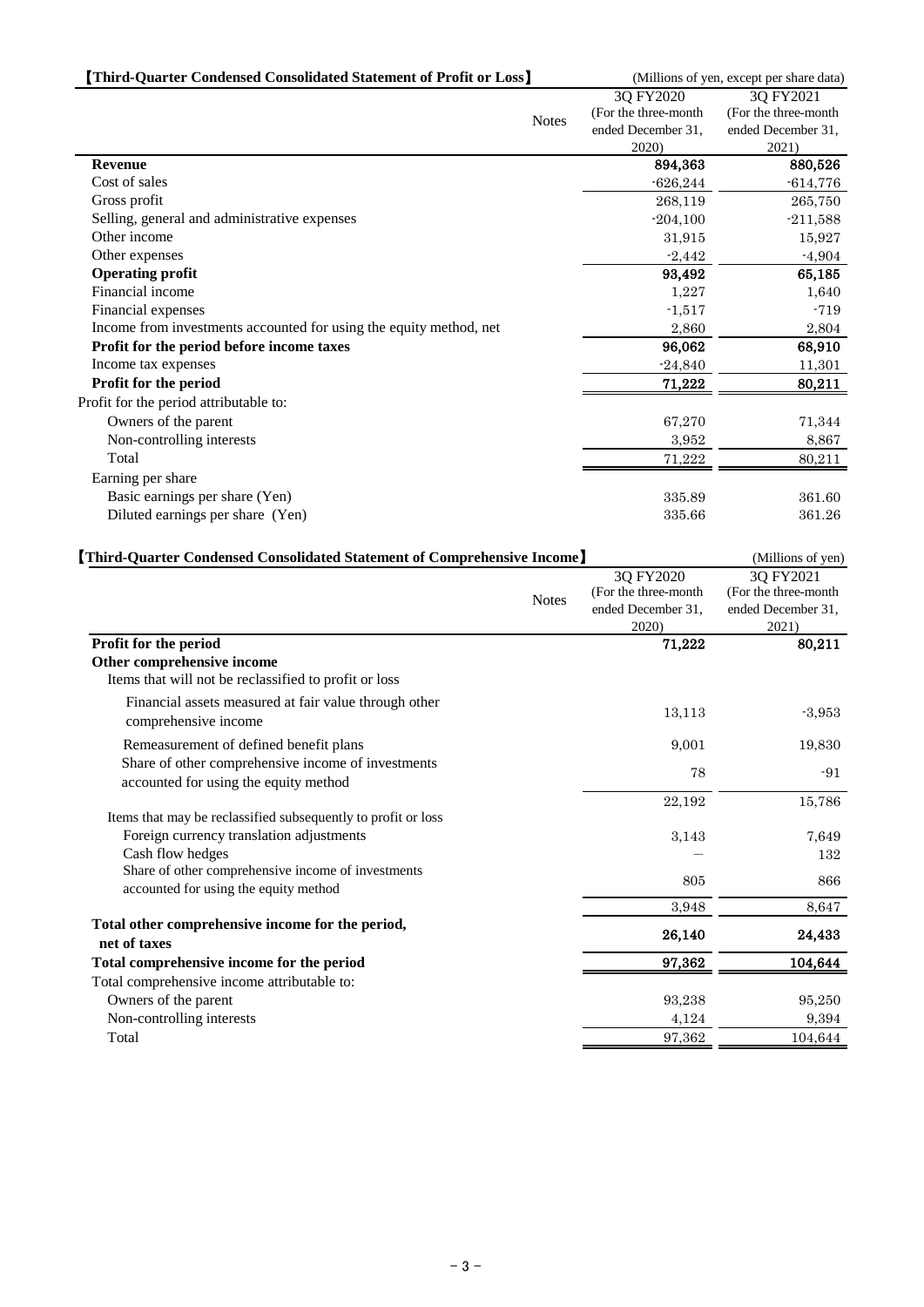#### **3. Condensed Consolidated Statement of Changes in Equity**

【**Nine Months FY2020 (For the nine months period ended December 31, 2020)**】

(Millions of yen)

|                                                        |              | Equity attributable to owners of the parent |                    |                               |                      |                                  |           |                                  |              |
|--------------------------------------------------------|--------------|---------------------------------------------|--------------------|-------------------------------|----------------------|----------------------------------|-----------|----------------------------------|--------------|
|                                                        | <b>Notes</b> | Share<br>capital                            | Capital<br>surplus | Treasury<br>stock,<br>at cost | Retained<br>earnings | Other<br>components<br>of equity | Total     | Non-<br>controlling<br>interests | Total equity |
| <b>Balance at April 1, 2020</b>                        |              | 324,625                                     | 237,654            | $-59,614$                     | 735,920              | 2,371                            | 1,240,956 | 107,479                          | 1,348,435    |
| Profit for the period                                  |              |                                             |                    |                               | 114,398              |                                  | 114,398   | 7,021                            | 121,419      |
| Other comprehensive<br>income                          |              |                                             |                    |                               |                      | 19,857                           | 19,857    | 348                              | 20,205       |
| Total comprehensive<br>income for the period           |              |                                             |                    |                               | 114,398              | 19,857                           | 134,255   | 7,369                            | 141,624      |
| Purchase of treasury stock                             |              |                                             |                    | $-97$                         |                      |                                  | $-97$     |                                  | $-97$        |
| Disposal of treasury stock                             |              |                                             | $\overline{2}$     | 3                             |                      |                                  | 5         |                                  | 5            |
| Share-based payment<br>transactions                    |              |                                             | 755                | 257                           |                      |                                  | 1,012     |                                  | 1,012        |
| Dividends paid                                         |              |                                             |                    |                               | $-40,052$            |                                  | $-40,052$ | $-2,489$                         | $-42,541$    |
| Transfer to retained<br>earnings                       |              |                                             |                    |                               | $-14,432$            | 14,432                           |           |                                  |              |
| Acquisition (disposal) of<br>non-controlling interests |              |                                             | 4.951              |                               |                      |                                  | 4.951     | $-22,700$                        | $-17,749$    |
| Others                                                 |              |                                             | $-546$             |                               | $-117$               | $-1$                             | $-664$    | 1,362                            | 698          |
| <b>Balance at December 31,</b><br>2020                 |              | 324,625                                     | 242,816            | $-59,451$                     | 795,717              | 36,659                           | 1,340,366 | 91,021                           | 1,431,387    |

【**Nine Months FY2021 (For the nine months period ended December 31, 2021)**】

|                                                        |              |                  |                    |                               | Equity attributable to owners of the parent |                                  |           |                                  | (Millions of yen) |
|--------------------------------------------------------|--------------|------------------|--------------------|-------------------------------|---------------------------------------------|----------------------------------|-----------|----------------------------------|-------------------|
|                                                        | <b>Notes</b> | Share<br>capital | Capital<br>surplus | Treasury<br>stock,<br>at cost | Retained<br>earnings                        | Other<br>components<br>of equity | Total     | Non-<br>controlling<br>interests | Total equity      |
| <b>Balance at April 1, 2021</b>                        |              | 324,625          | 241,254            | $-79,495$                     | 909,139                                     | 54,616                           | 1,450,139 | 96,766                           | 1,546,905         |
| Profit for the period                                  |              |                  |                    |                               | 124,283                                     |                                  | 124,283   | 22,972                           | 147,255           |
| Other comprehensive<br>income                          |              |                  |                    |                               |                                             | 32,671                           | 32,671    | 656                              | 33,327            |
| Total comprehensive<br>income for the period           |              |                  |                    |                               | 124,283                                     | 32,671                           | 156,954   | 23,628                           | 180,582           |
| Purchase of treasury stock                             |              |                  |                    | $-41,859$                     |                                             |                                  | $-41,859$ |                                  | $-41,859$         |
| Disposal of treasury stock                             |              |                  |                    |                               |                                             |                                  |           |                                  |                   |
| Share-based payment<br>transactions                    |              |                  | 1,567              | 762                           |                                             |                                  | 2,329     |                                  | 2,329             |
| Dividends paid                                         |              |                  |                    |                               | $-41,680$                                   |                                  | $-41,680$ | $-3,303$                         | $-44,983$         |
| Transfer to retained<br>earnings                       |              |                  |                    |                               | 33,279                                      | $-33,279$                        |           |                                  |                   |
| Acquisition (disposal) of<br>non-controlling interests |              |                  | $-339$             |                               |                                             |                                  | $-339$    | 339                              |                   |
| Others                                                 |              |                  | 1,450              |                               | $-1,445$                                    | $-4$                             | 1         | $-549$                           | $-548$            |
| <b>Balance at December 31,</b><br>2021                 |              | 324,625          | 243,932            | $-120,592$                    | 1,023,576                                   | 54,004                           | 1,525,545 | 116,881                          | 1,642,426         |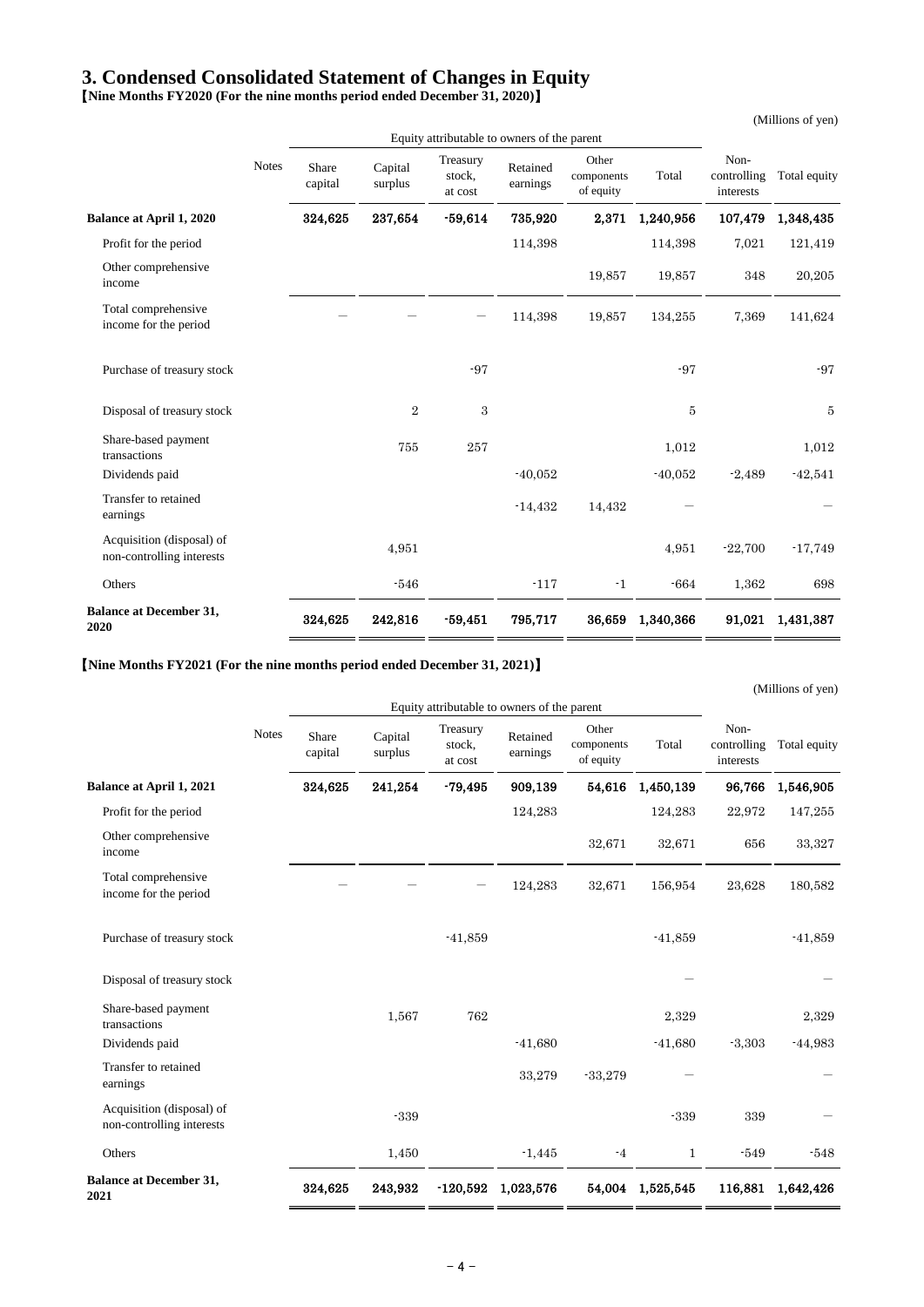## **4.Condensed Consolidated Statements of Cash Flows**

|                                                                    |              |                                                                        | (Millions of yen)                                                       |
|--------------------------------------------------------------------|--------------|------------------------------------------------------------------------|-------------------------------------------------------------------------|
|                                                                    | <b>Notes</b> | 9 Months FY2020<br>(For the nine months<br>ended December 31,<br>2020) | 9 Months FY2021<br>(For the nine months)<br>ended December 31,<br>2021) |
| Cash flows from operating activities                               |              |                                                                        |                                                                         |
| Profit for the period before income taxes                          |              | 164,080                                                                | 158,422                                                                 |
| Depreciation, amortization and impairment loss                     |              | 125,333                                                                | 134,480                                                                 |
| Increase (decrease) in provisions                                  |              | $-8,453$                                                               | $-23,092$                                                               |
| Increase (decrease) in net defined benefit liability               |              | $-20,593$                                                              | $-20,334$                                                               |
| Interest and dividend income                                       |              | $-3,365$                                                               | $-3,200$                                                                |
| Interest charges                                                   |              | 2,342                                                                  | 2,039                                                                   |
| Income from investments accounted for using the equity method, net |              | $-6,697$                                                               | $-9,293$                                                                |
| (Gain) loss on sales of subsidiaries' stock                        |              | $-26,645$                                                              | $-9,581$                                                                |
| (Increase) decrease in trade receivables                           |              | 319,804                                                                | 323,530                                                                 |
| (Increase) decrease in inventories                                 |              | $-42,578$                                                              | $-98,984$                                                               |
| Increase (decrease) in trade payables                              |              | $-43,636$                                                              | $-28,774$                                                               |
| Other, net                                                         |              | $-181,680$                                                             | $-183,551$                                                              |
| Cash generated from operations                                     |              | 277,912                                                                | 241,662                                                                 |
| Interest received                                                  |              | 985                                                                    | 781                                                                     |
| Dividends received                                                 |              | 4,310                                                                  | 7,302                                                                   |
| Interest paid                                                      |              | $-2,398$                                                               | $-2,051$                                                                |
| Income taxes paid                                                  |              | $-81,380$                                                              | $-53,255$                                                               |
| Net cash provided by operating activities                          |              | 199,429                                                                | 194,439                                                                 |
| Cash flows from investing activities                               |              |                                                                        |                                                                         |
| Purchases of property, plant, equipment, and intangible assets     |              | $-92,087$                                                              | $-106,644$                                                              |
| Proceeds from sales of investment securities                       |              | 3,972                                                                  | 14,099                                                                  |
| Net proceeds from sale of subsidiaries and business                |              | 41,685                                                                 | 16,156                                                                  |
| Collection of loans receivable                                     |              | 11,677                                                                 | 421                                                                     |
| Decrease (increase) in short-term investment                       |              | $-8,197$                                                               | $-16,497$                                                               |
| Other, net                                                         |              | 1,689                                                                  | 7,424                                                                   |
| Net cash used in investing activities                              |              | $-41,261$                                                              | $-85,041$                                                               |
| Cash flows from financing activities                               |              |                                                                        |                                                                         |
| Increase (decrease) in short-term borrowings                       |              | 14,752                                                                 | 21,880                                                                  |
| Proceeds from long-term debt and issuance of bonds                 |              | 463                                                                    | 68                                                                      |
| Repayment of long-term debt and bonds                              |              | $-55,173$                                                              | $-53,067$                                                               |
| Payment of lease obligation                                        |              | $-54,944$                                                              | $-52,489$                                                               |
| Purchase of treasury stock                                         |              | -97                                                                    | $-41,859$                                                               |
| Dividends paid to owners of the parent                             |              | $-40,052$                                                              | $-41,680$                                                               |
| Acquisition of non-controlling interests                           |              | $-13,184$                                                              |                                                                         |
| Other, net                                                         |              | 1,346                                                                  | 1,934                                                                   |
| Net cash used in financing activities                              |              | $-146,889$                                                             | $-165,213$                                                              |
| Net increase (decrease) in cash and cash equivalents               |              | 11,279                                                                 | $-55,815$                                                               |
| Cash and cash equivalents at beginning of period                   |              | 453,036                                                                | 481,833                                                                 |
| Effect of exchange rate changes on cash and cash equivalents       |              | 4,686                                                                  | 1,636                                                                   |
| Cash and cash equivalents at end of period                         |              | 469,001                                                                | 427,654                                                                 |